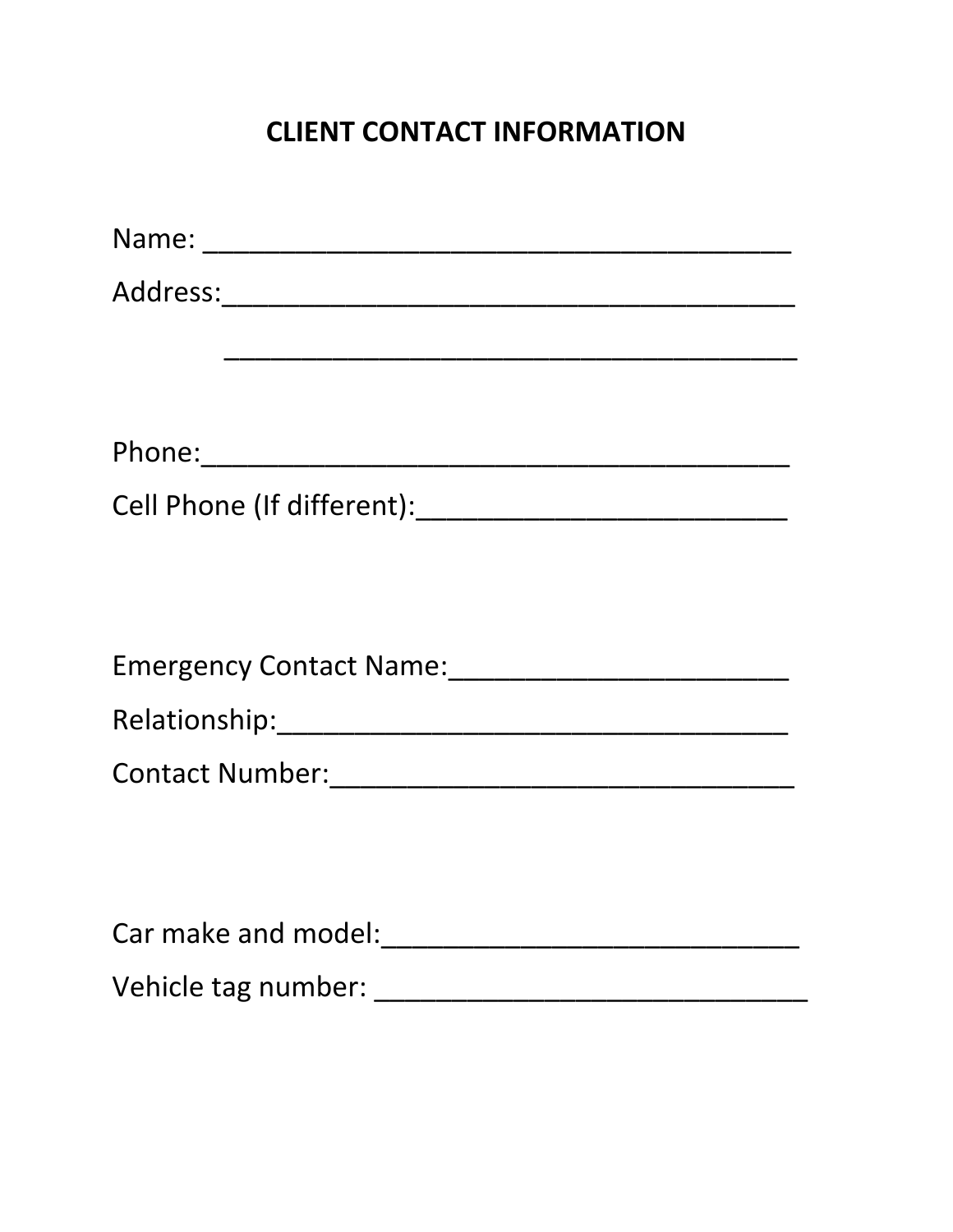

### **OUTPATIENT CONSENT FOR TREATMENT**

#### **CONSENT FOR TREATMENT**

The undersigned authorizes Signature Psychiatric Hospital, its staff, and attending physicians to render to the patient all customary care, therapy, treatment, medications, tests and procedures considered advisable, including emergency treatment and transportation to another facility if necessary. Further consent is also given for any diagnostic procedures, medical treatment, x-ray treatment, recreational activities and therapy, and other treatment ordered by Signature Psychiatric Hospital and/or attending physicians including but not limited to services provided by other Healthcare Professionals to the patient.

The undersigned acknowledges that the patient is under the control of an attending physician(s) and Signature Psychiatric Hospital is not liable for any act or omission in following the instructions of said physicians. The undersigned recognizes that certain healthcare professionals furnishing services to the patient, including, but not limited to, radiologists, pathologist, psychiatrists, psychologists, physical therapists and/or licensed social workers may be independent contractors and may not be employees or agents of Signature Psychiatric Hospital. **The undersigned further recognizes that the patient may be billed separately by their attending physicians and/or other healthcare professionals for their services provided.**

#### **CONSENTS FOR ADMISSION**

The undersigned acknowledges that no guarantee or assurance has been made to them, or the patient, as to the results of any services provided to the patient, including but not limited to therapy, treatment, tests or procedures, while admitted to Signature Psychiatric Hospital. The undersigned further understands that, unless otherwise disclosed, Signature Psychiatric Hospital does not employ physicians and that the patients admitting physician(s) and any other physician who may consult or provide services to the patient during this admission are not employed by and are not agents of Signature Psychiatric Hospital, but are independent physicians who exercise their judgment in the services they render to patients.

#### **RESPONSIBILITY FOR DESTRUCTION OF PROPERTY**

The undersigned understand(s) that patients are responsible for any damage to or destruction of hospital property, or property belonging to others which may be located at the hospital. The undersigned agree to accept liability for, and reimburse the hospital or other owners of property that the patient may damage or destroy.

#### **GUARANTEE OF PAYMENT**

The undersigned, hereby agree(s) to guarantee the payment of the bill for services rendered by Signature Psychiatric Hospital. The undersigned agree(s) whether signing as guarantor or as patient, that in consideration of the services to be rendered to the patient, to be hereby jointly and individually obligated to pay the account of the Hospital in accordance with the regular rates and terms of Signature Psychiatric Hospital. Should the account be referred for collection by an attorney or collection agency, The undersigned agree(s) to pay all attorney's fees and other reasonable collection costs and charges that are necessary for the collection of any amount(s) not paid when due.

#### **ASSIGNMENT OF INSURANCE BENEFITS**

In consideration of hospital and medical services rendered or to be rendered by Signature Psychiatric Hospital, to the extent permitted by law, I hereby (I) irrevocably assign, transfer and set over to Signature Psychiatric Hospital (II) all of my rights, title and interest to medical reimbursement, including, but not limited to, (III) the right to designate a beneficiary, add dependent eligibility and (IV) to have an individual policy continued or issue in accordance with the terms and benefits under any insurance policy, subscription certificate or other health benefit indemnification agreement otherwise payable to me for those services rendered by Signature Psychiatric Hospital during the pendency of the claim for this admission. Such irrevocable assignment and transfer shall be for the recovery on said policy(ies) of insurance, but shall not be construed to be an obligation of Signature Psychiatric Hospital to pursue any such right of recovery. I hereby authorize the insurance company(ies) or third party payor(s) to pay directly to Signature Psychiatric Hospital all benefits due for services rendered.

#### **DISCHARGE POLICY INFORMATION**

The undersigned understands that it is the policy of Signature Psychiatric Hospital to attempt to provide a structured therapy regimen with effective quality treatment. If the treatment regimen is not completed prior to the exhaustion of patient's health insurance benefits, the undersigned agrees to be liable for any charges incurred which are not paid by insurance in addition to the deductible and/or co-payment liability. It is NOT hospital policy to discharge or transfer patients or end treatment regimens simply because insurance benefits have been exhausted.

Policy Reference: OP.001

### **DO NOT WRITE BELOW THIS LINE** SPH 14-SSL137 (06/14/16) Page 1 of 2



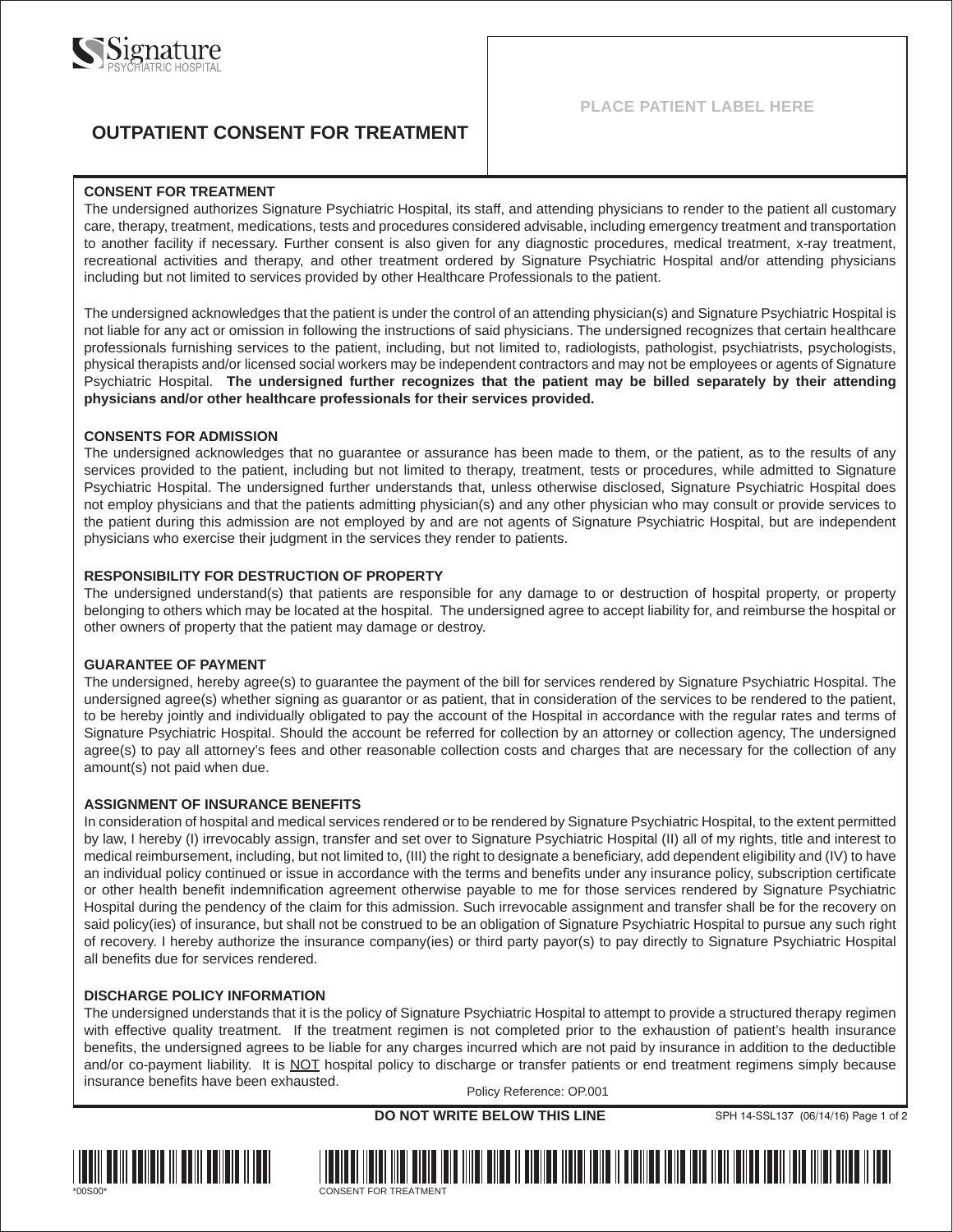### **OUTPATIENT CONSENT FOR TREATMENT**

#### **PLACE PATIENT LABEL HERE**

#### **CONSENTS FOR RELEASE OF INFORMATION OUTPATIENT**

The undersigned authorizes Signature Psychiatric Hospital to release all patient information, including specific information regarding diagnosis, treatment, and prognosis with respect to any physical, psychiatric, or drug/alcohol related condition for which the patient is being treated, including treatment for Acquired Immune Deficiency Syndrome (AIDS), while at Signature Psychiatric Hospital, to any insurance company, and/or third party payers, or representative providing coverage for this admission, or to any Signature Psychiatric Hospital representative including, but not limited to Signature Psychiatric Hospital employees, attending physicians, other healthcare professionals or organizations. This information may not be released to any other person or entity unless the undersigned so authorizes.

The undersigned acknowledges that such disclosures shall be limited to information that is reasonably necessary for the discharge of the legal or contractual obligations of the person(s) or entities to which the information is released.

The undersigned further authorizes Signature Psychiatric Hospital to release information for the purpose of obtaining pre-authorization for hospitalization and concurrent review and to release that information to medical review agencies, and/or third party payors providing coverage or having responsibility for this admission.

The confidentiality of alcohol and drug abuse patient records is protected by Federal law and regulations. Generally, Signature Psychiatric Hospital may not disclose information to anyone outside of Signature Psychiatric Hospital which would IDENTIFY any patient as an alcohol or drug abuser unless the patient has consented in writing; the disclosure is allowed by a court order, or the disclosure is made to medical or other qualified personnel in accordance with Federal regulations.

Federal law and regulations do not protect information regarding a crime or a threat to commit a crime or any information regarding suspected child abuse or neglect from being reported to appropriate State or local authorities. The undersigned also hereby authorizes free exchange of medical record information, including but not limited to the release of patient information indicated above, between Signature Psychiatric Hospital and the attending physician, his/her group practice association and/or other health care agencies, facilities and/or professionals, which may provide services to patient during this admission. This includes the authorization to discuss the patient specific information indicated above with the Referral Agency identified below:

Referral \_\_\_\_\_\_\_\_\_\_\_\_\_\_\_\_\_\_\_\_\_\_\_\_\_\_\_ Address \_\_\_\_\_\_\_\_\_\_\_\_\_\_\_\_\_\_\_\_\_\_\_\_\_\_\_\_\_\_\_\_\_\_\_\_

Staff \_\_\_\_\_\_\_\_\_\_\_\_\_\_\_\_\_\_\_\_\_\_\_\_\_\_\_\_\_ Phone: \_\_\_\_\_\_\_\_\_\_\_\_\_\_\_\_\_\_\_\_\_\_\_\_\_

The undersigned acknowledges their right to receive a copy of these Consents for Release of Information, and to inspect and/or copy the information to be disclosed. The undersigned acknowledges that this authorization shall be valid for at least 60 days following discharge or until all third party payers liability is resolved for this admission, whichever is later.

#### **ADVANCE DIRECTIVE ACKNOWLEDGMENT**

- The undersigned acknowledges the following: *\_\_\_\_\_\_\_ (Patient Initials)*
- I have been given written materials about my right to accept or refuse Medical Treatments.
- I have been informed of my rights to formulate Advance/Psychiatric Directives.
- I understand that I am not required to have an Advance Directive in order to receive medical treatment at this health care facility.
- I understand that the terms of any Advance Directive that I have executed will be followed by the health care facility and my caregivers to the extent permitted by law.

 $\Box$  **I HAVE**  $\Box$ □ HAVE NOT executed an Advance/Psychiatric Directives.

A copy of the patient's Advance Directive  $\Box$  **HAS**  $\Box$  **HAS NOT** been provided for inclusion in the patient's record.

#### **APPLICABILITY TO OTHER PROVIDERS:**

The undersigned agree(s) that in the event other healthcare professional providers, including but not limited to other hospital(s), furnish services to the patient while in Signature Psychiatric Hospital, the consent(s), assignment(s) guarantee(s) and release(s) herein above set out shall apply to such other providers and services.

| Patient's Name                            | Patient's Signature | Date                                 | <b>Admission Time</b> |
|-------------------------------------------|---------------------|--------------------------------------|-----------------------|
| Signature of Insured/Guarantor            | Date                | Signature of Insured/Co-Guarantor    | Date                  |
| Signature of Legal Guardian - Next of Kin | Date                | Signature Psychiatric Hospital Staff | Date                  |
| (For minor or incompetent patient)        |                     | Policy Reference: OP.001             |                       |

**DO NOT WRITE BELOW THIS LINE** SPH 14-SSL137 (06/14/16) Page 2 of 2

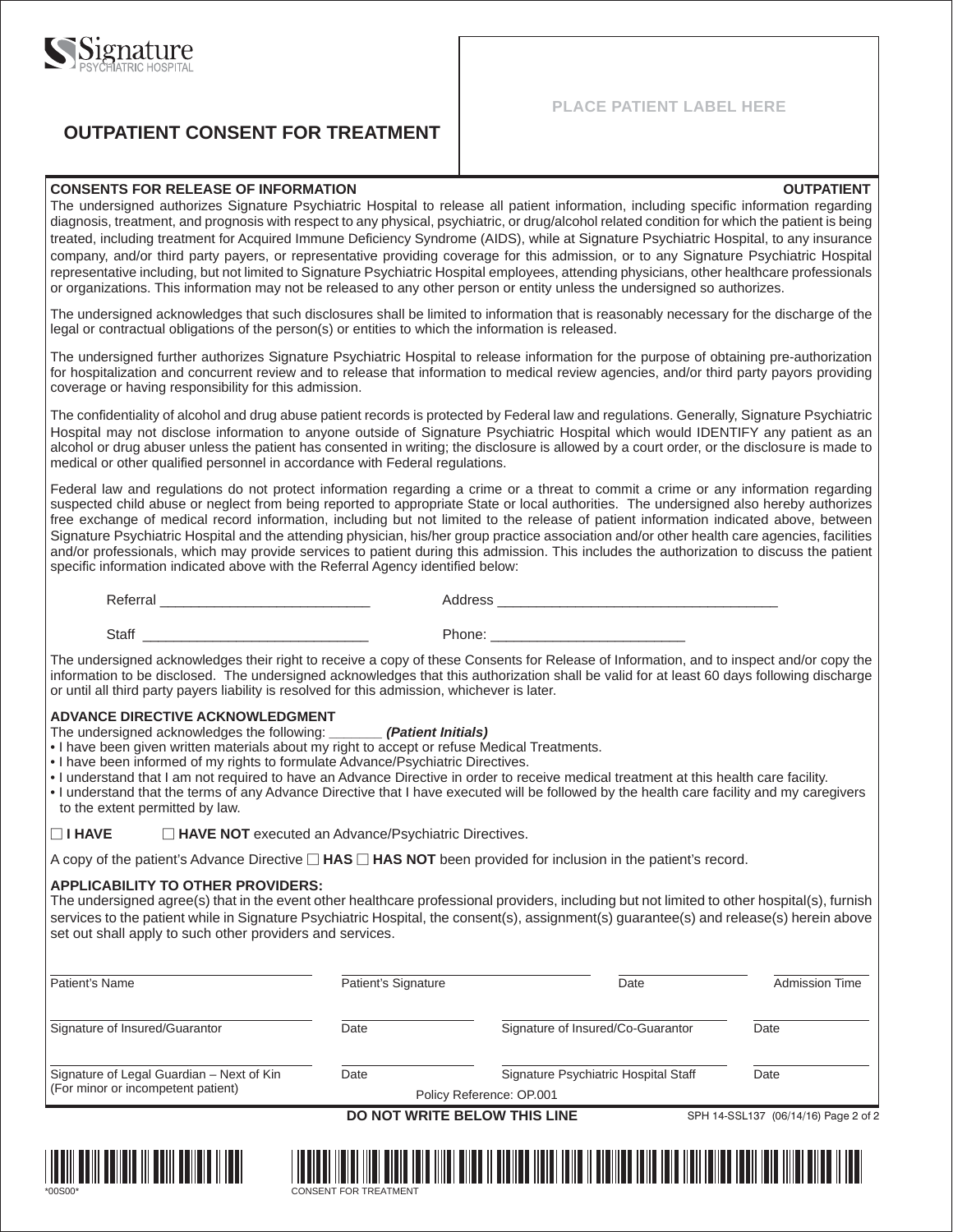

## **Authorization for Use or Release of Information Comprehensive**

|                                                          | (Name of Patient)                                                                                                                                                                                                                                                                                                                                                                                                       |                                                                                                    |                          |       |
|----------------------------------------------------------|-------------------------------------------------------------------------------------------------------------------------------------------------------------------------------------------------------------------------------------------------------------------------------------------------------------------------------------------------------------------------------------------------------------------------|----------------------------------------------------------------------------------------------------|--------------------------|-------|
| (Date of Birth)                                          |                                                                                                                                                                                                                                                                                                                                                                                                                         |                                                                                                    | (Social Security Number) |       |
| the records/information.                                 | hereby authorize Signature Psychiatric Hospital to use or release specified confidential medical, psychiatric (including alcohol and/<br>or drug), HIV/AIDS test results or diagnoses, and/or educational information obtained in the diagnosis and treatment at the hospital<br>to the below indicated persons/agencies and for the stated reasons. I understand that this authorization extends to all or any part of |                                                                                                    |                          |       |
| <b>REFERRAL SOURCE</b>                                   |                                                                                                                                                                                                                                                                                                                                                                                                                         |                                                                                                    |                          |       |
| (Name)                                                   | (Address)                                                                                                                                                                                                                                                                                                                                                                                                               | (City)                                                                                             | (State)                  | (Zip) |
| (Area Code)<br>(Phone Number)                            | Purpose: To aid in the success of treatment, to provide continuity of care.                                                                                                                                                                                                                                                                                                                                             |                                                                                                    |                          |       |
| <b>EMPLOYER</b>                                          |                                                                                                                                                                                                                                                                                                                                                                                                                         |                                                                                                    |                          |       |
| (Employer Name)                                          | (Address)                                                                                                                                                                                                                                                                                                                                                                                                               | (City)                                                                                             | (State)                  | (Zip) |
| (Phone Number)<br>(Area Code)<br><b>FAMILY PHYSICIAN</b> | <b>Purpose:</b> For verification of admission and stay in the hospital and/or insurance coverage benefits.<br><b>Information to Use or Disclose:</b> $\Box$ Admission/Discharge Dates $\Box$ Admitting Diagnosis $\Box$ UDS                                                                                                                                                                                             |                                                                                                    |                          |       |
| (Name)                                                   | (Address)                                                                                                                                                                                                                                                                                                                                                                                                               | (City)                                                                                             | (State)                  | (Zip) |
| (Phone Number)<br>(Area Code)<br><b>DFS/DCFS</b>         | Purpose: To aid in the success of treatment, to provide continuity of care.                                                                                                                                                                                                                                                                                                                                             |                                                                                                    |                          |       |
| (Name)                                                   | (Address)                                                                                                                                                                                                                                                                                                                                                                                                               | (City)                                                                                             | (State)                  | (Zip) |
| (Area Code)<br>(Phone Number)                            | <b>Purpose:</b> To aid in the success of treatment, to provide continuity of care.                                                                                                                                                                                                                                                                                                                                      | <b>Information to Use or Disclose:</b> □ Admission/Discharge Notification □ Psychiatric Evaluation | $\Box$ UDS               |       |

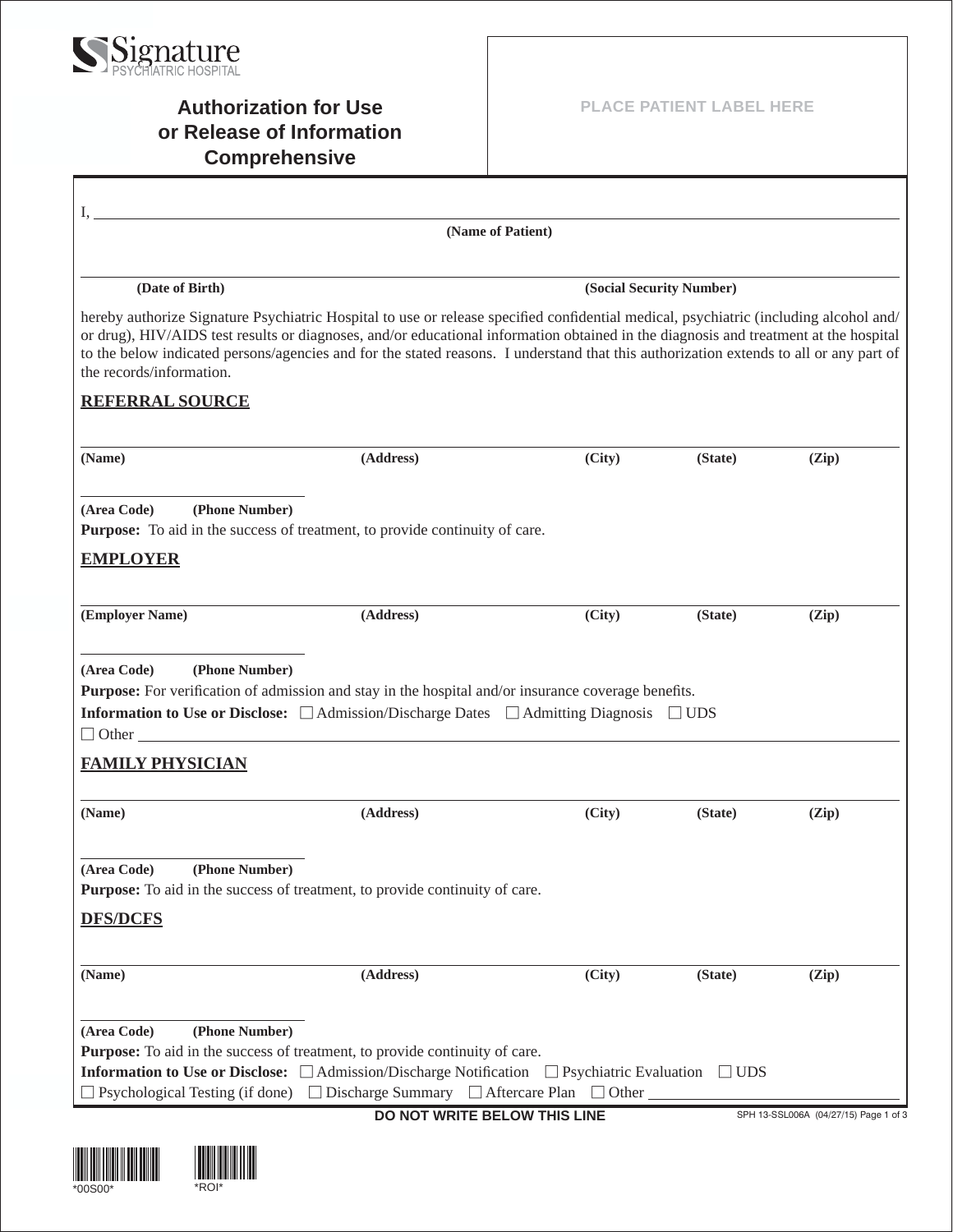

\*00S00\* \*ROI\*

### **Authorization for Use or Release of Information Comprehensive**

**PLACE PATIENT LABEL HERE**

| onnhi enensiye                                                                                                                                                                                                                                                                                                                                                                  |        |         |       |
|---------------------------------------------------------------------------------------------------------------------------------------------------------------------------------------------------------------------------------------------------------------------------------------------------------------------------------------------------------------------------------|--------|---------|-------|
| <b>OUT PT THERAPIST/PSYCHIATRIST</b>                                                                                                                                                                                                                                                                                                                                            |        |         |       |
| (Name)<br>(Address)<br>Purpose: To aid in the success of treatment, to provide continuity of care.                                                                                                                                                                                                                                                                              | (City) | (State) | (Zip) |
| (Area Code)<br>(Phone Number)                                                                                                                                                                                                                                                                                                                                                   |        |         |       |
| <b>FAMILY MEMBER</b>                                                                                                                                                                                                                                                                                                                                                            |        |         |       |
| (Name/Relationship)<br>(Address)                                                                                                                                                                                                                                                                                                                                                | (City) | (State) | (Zip) |
| (Area Code)<br>(Phone Number)<br><b>Purpose:</b> To aid in the success of treatment.<br><b>Information to Use or Disclose:</b> $\Box$ Admission/Discharge Notification $\Box$ Progress reports $\Box$ Discharge planning<br>$\Box$ Family counseling $\Box$ Other $\Box$                                                                                                        |        |         |       |
| <b>SCHOOL</b>                                                                                                                                                                                                                                                                                                                                                                   |        |         |       |
| (School Name and Contact Name)<br>(Address)                                                                                                                                                                                                                                                                                                                                     | (City) | (State) | (Zip) |
| (Area Code)<br>(Phone Number)<br>Purpose: Coordination of services; educational planning.<br><b>Information to Use or Release:</b> $\Box$ Discharge summary $\Box$ Admission/Discharge Notification $\Box$ Other<br><b>PHARMACY</b>                                                                                                                                             |        |         |       |
| (Name)<br>(Address)                                                                                                                                                                                                                                                                                                                                                             | (City) | (State) | (Zip) |
| (Phone Number)<br>(Area Code)<br>Purpose: Medication Verification.<br>Information to Use or Disclose: Name and dosage of medications.<br><b>LEGAL/DJO</b>                                                                                                                                                                                                                       |        |         |       |
| (Name)<br>(Address)                                                                                                                                                                                                                                                                                                                                                             | (City) | (State) | (Zip) |
| (Area Code)<br>(Phone Number)<br><b>Purpose:</b> Coordination of legal services. To aid in the success of treatment, to provide continuity of care.<br><b>Information to Use or Disclose:</b> □ Admission/Discharge Notification □ Psychiatric Evaluation<br>$\Box$ Psychological Testing (if done) $\Box$ Discharge Summary $\Box$ Aftercare Plan $\Box$ Other<br><b>OTHER</b> |        |         |       |
| (Address)<br>(Name)                                                                                                                                                                                                                                                                                                                                                             | (City) | (State) | (Zip) |
| (Phone Number)<br>(Area Code)<br><b>Purpose:</b><br><b>Information to Use or Release:</b> □ Admission/Discharge Notification □ Psychiatric Evaluation<br>$\Box$ Psychological Testing (if done) $\Box$ Discharge Summary $\Box$ Aftercare Plan $\Box$ Other                                                                                                                     |        |         |       |

**DO NOT WRITE BELOW THIS LINE** SPH 13-SSL006A (04/27/15) Page 2 of 3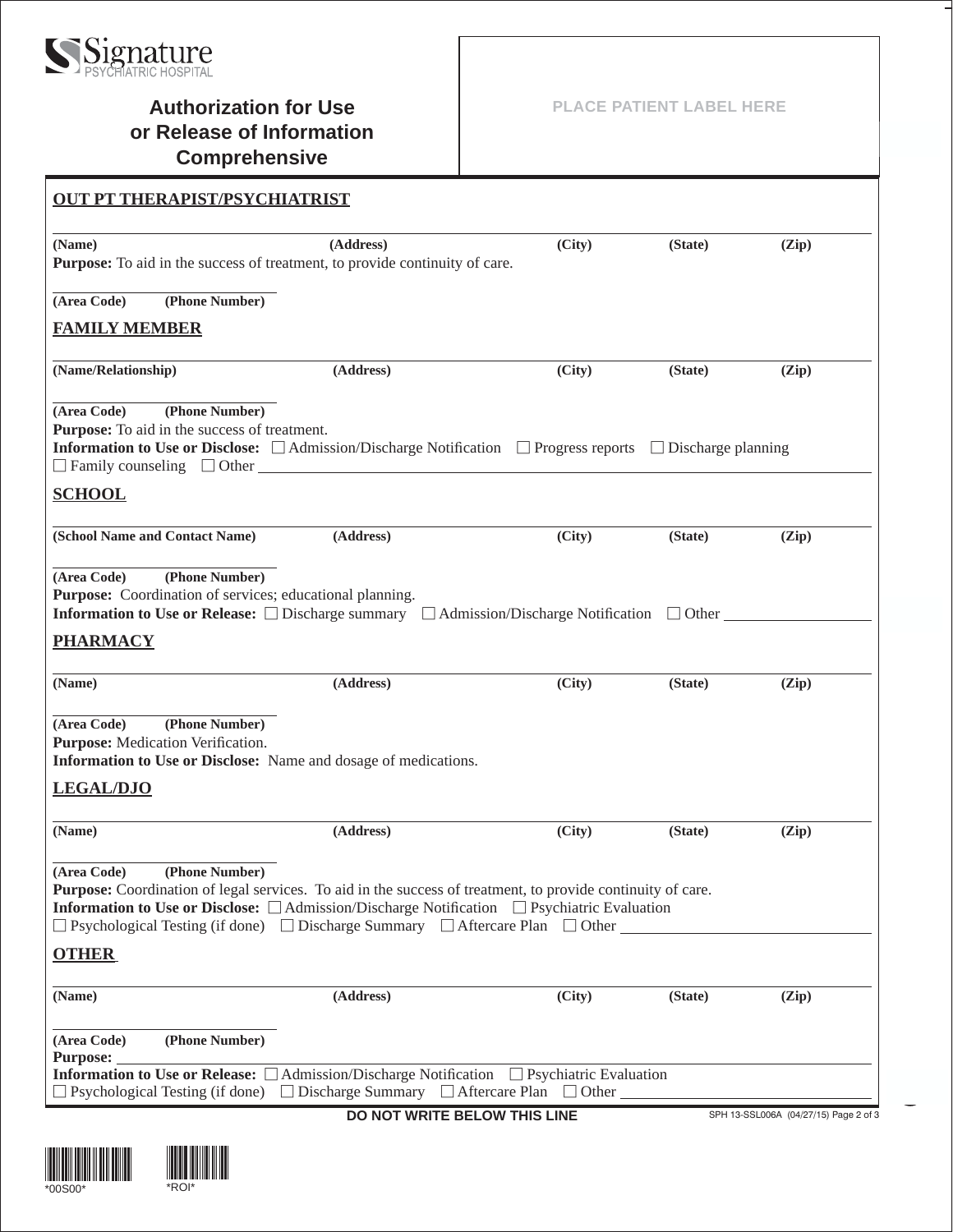

## **Authorization for Use or Release of Information Comprehensive**

### **FOR THE RECIPIENT OF THE INFORMATION:**

If any of the requested records contain information regarding alcohol or drug abuse treatment, it is protected by Federal confidentiality rules (42 CFR Part 2). The Federal rules prohibit you from making any further disclosure of this information unless further use or disclosure is expressly permitted by the written consent of the person to whom it pertains or as otherwise permitted by 42 CFR Part 2. A general authorization for the use or release of medical or other information is NOT sufficient for this purpose. The Federal rules restrict any use of the information to criminally investigate or prosecute any alcohol or drug abuse patient.

**The treatment dates covered by this authorization are from preadmission to discharge and claims resolution.** This authorization is limited to only that information that I have requested above to be used or disclosed to the persons/ facilities named herein. I hereby release Signature Psychiatric Hospital from all liability that may arise from the use or disclosure of medical records in reliance on this authorization. **If patient is a minor, both the patient and a parent or guardian needs to sign the authorization.**

- **Expiration:** I understand that unless I revoke the authorization earlier, this authorization will automatically expire 180 days, or upon final discharge, **whichever occurs later**, from the date this authorization is signed.
- **Re-disclosure:** I understand that information used or disclosed in accordance with this authorization may no longer be protected by federal law, and could be used or redisclosed by the receiving party.
- **Refusal to sign:** I understand that I may refuse to sign this authorization and that Signature Psychiatric Hospital will not condition treatment, payment, or eligibility for benefits on whether I sign this authorization.
- **Certification:** I certify that I am (check whichever applies):  $\Box$ 
	- $\Box$  The patient, and the identification that I have provided is true and correct.
	- $\Box$  The patient's authorized representative, and that the identification and proof of authority that I have provided are true and correct.
		- My relationship to the patient is that of:
- **Revocation:** I have the right to stop the use or release of information at any time, although I understand that I cannot do anything about information already used or disclosed under this authorization.
- **Copy:** I understand that I may receive a copy of this completed form. П

| (Witness)                                           | (Date) |  |
|-----------------------------------------------------|--------|--|
| (Parent/Guardian/Personal Representative Signature) | (Date) |  |
| (Patient Signature)                                 | (Date) |  |

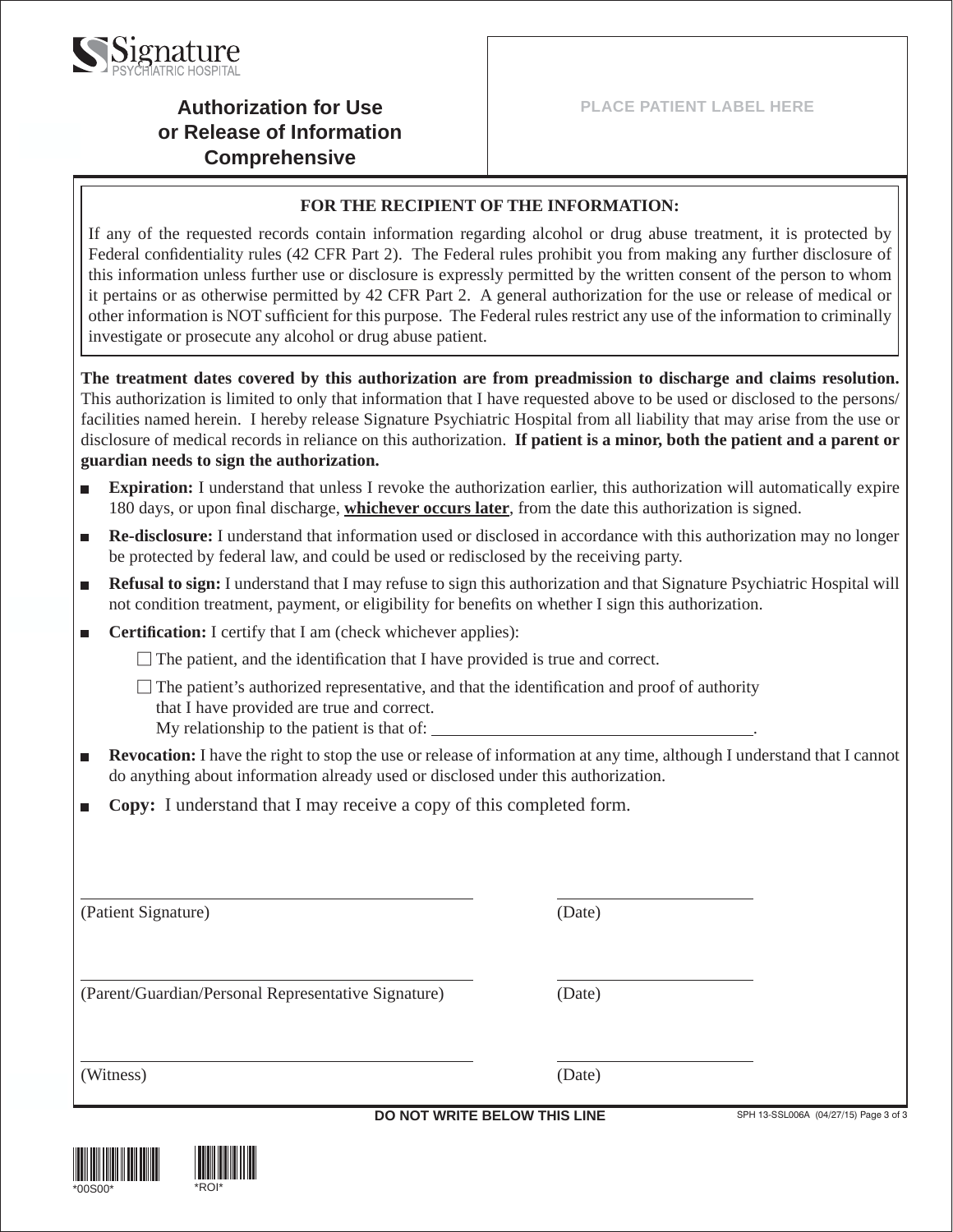

### Notice of Acknowledgement of Receipt Notice of Privacy Practice, Notice of Physician Ownership, and Notice of Physician Availability

By signing this document, I acknowledge that I have received a copy of Signature Psychiatric Hospital's Notice of Privacy Practices, Notice of Physician Ownership, and Notice of Physician Availability.

| Patient Name (Print)     | Signature                                                   | Date |
|--------------------------|-------------------------------------------------------------|------|
| Legal Guardian (Print)   | Signature                                                   | Date |
|                          | Patient Medical Record Number or Social Security Number     |      |
| Patient Birth Date       |                                                             |      |
| <b>HOSPITAL USE ONLY</b> |                                                             |      |
|                          | Date acknowledgement received:                              |      |
|                          | Signature of Signature Psychiatric Hospital employee:       |      |
| $-OR -$                  |                                                             |      |
|                          | Reason acknowledgement was not obtained (declined to sign): |      |

 $\mathcal{L}_\text{max} = \mathcal{L}_\text{max} = \mathcal{L}_\text{max} = \mathcal{L}_\text{max} = \mathcal{L}_\text{max} = \mathcal{L}_\text{max} = \mathcal{L}_\text{max} = \mathcal{L}_\text{max} = \mathcal{L}_\text{max} = \mathcal{L}_\text{max} = \mathcal{L}_\text{max} = \mathcal{L}_\text{max} = \mathcal{L}_\text{max} = \mathcal{L}_\text{max} = \mathcal{L}_\text{max} = \mathcal{L}_\text{max} = \mathcal{L}_\text{max} = \mathcal{L}_\text{max} = \mathcal{$ 

 $\mathcal{L}_\text{max}$  , and the contribution of the contribution of the contribution of the contribution of the contribution of the contribution of the contribution of the contribution of the contribution of the contribution of t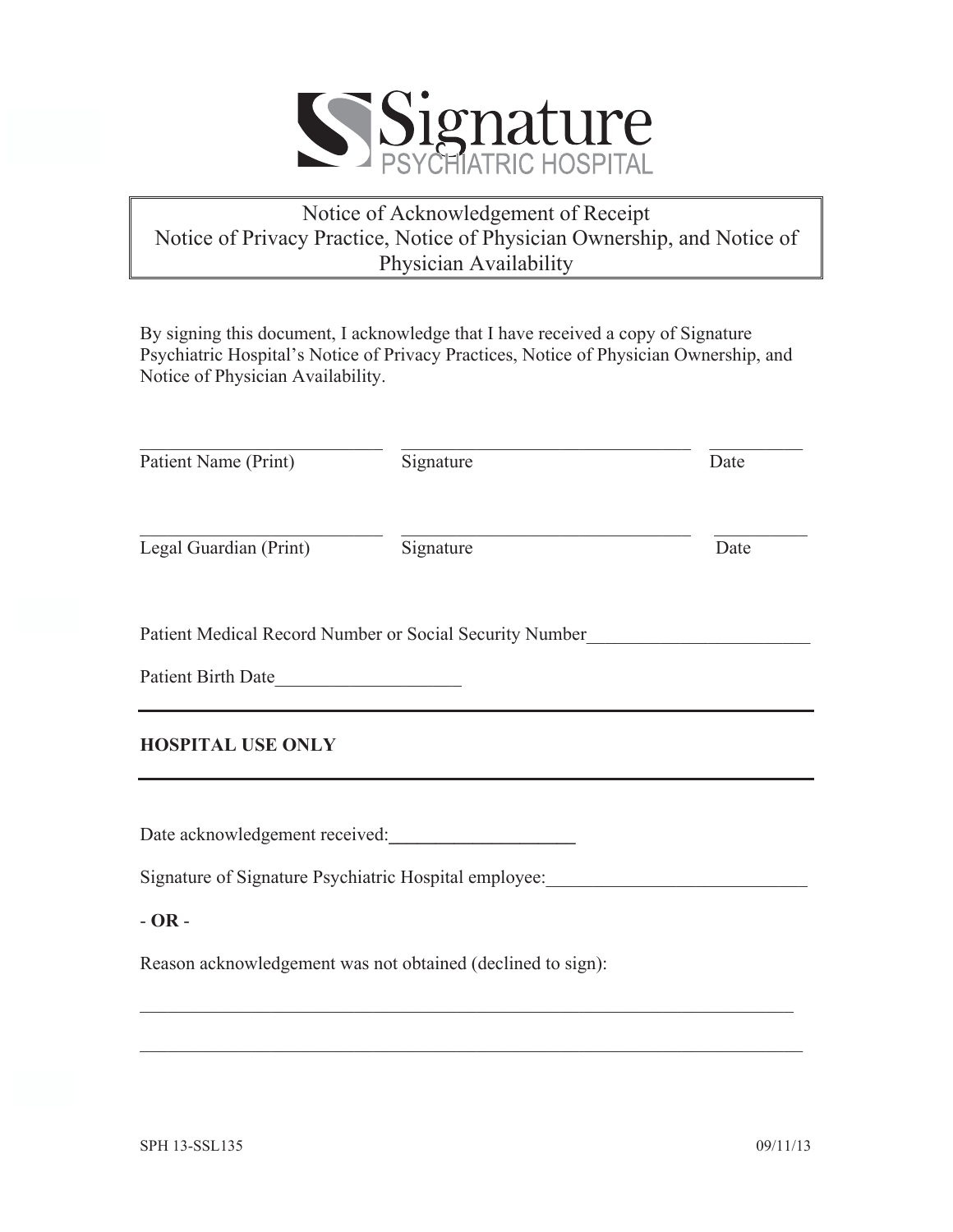

### **OUTPATIENT PATIENT INFORMATION SHEET**

## FALL PREVENTION WHILE AT THE PROGRAM

### **PATIENT INFORMATION SHEET**

### *What is "fall prevention"?*

Fall prevention is the process of taking steps to prevent falls from occurring. The risk of falling increases when taking certain prescribed medications, with underlying medical conditions, and with age. The most common injuries related to falls include head injuries, wrist fractures and hip fractures.

### *What can I do to prevent a fall?*

Some simple measures that you can take to prevent a fall from occurring are listed below:

- − Use handrails on walls when available.
- − Wear rubber-soled and low-heeled shoes that are comfortable and fit properly.
- − Avoid wearing flip-flops or other types of sandals with straps.
- − Avoid quick movements when changing positions.
- − Progress slowly from "sit to stand to walk", especially if you experience dizziness.
- − Talk to your physician or nurse about side effects of medications that may effect your coordination and balance.
- − Push in chairs when you leave the table.
- − Avoid walking on wet or icy sidewalks or surfaces alone. Get assistance!
- − Attach a bike basket or plastic bag to your walker to carry items.
- − Avoid reaching for far away objects.
- − Report spills to staff immediately.
- − Avoid bringing and carrying heavy tote bags and purses.
- − Keep the walkways and floors between chairs and tables free from personal items, such as, bags or purses.
- − Ask for assistance getting in and out of vehicles.

| Patient Signature_ | Date |
|--------------------|------|
| Staff Signature    | Date |
|                    |      |

**DO NOT WRITE BELOW THIS LINE** SPH 14-SSL248 (03/07/19) Page 1 of 1



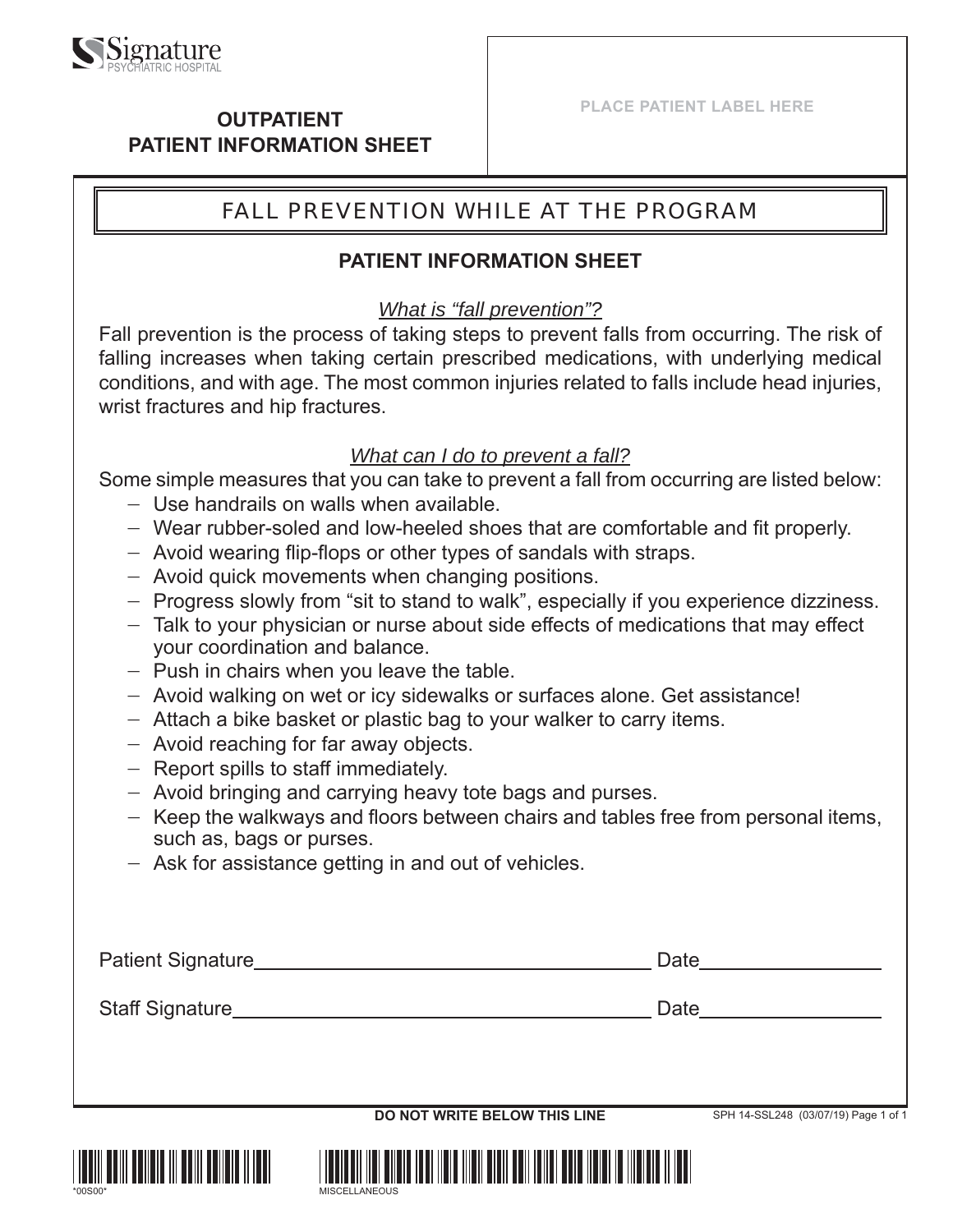

### **OUTPATIENT GUIDELINES**

- 1. All clients are expected to maintain confidentiality of what is said in the group. Respect and support others in your group.
- 2. You are expected to attend groups on time and remain in the groups for the scheduled duration. You are also expected to participate in the groups and to complete all treatment assignments.
- 3. Please use the phone during break time only. Cell phones should be turned off during groups.
- 4. Appropriate attire, including footwear is required. Please do not wear sunglasses inside.
- 5. All clients are expected to maintain good personal hygiene, including proper hand washing.
- 6. Eating is not permitted in the groups, but beverages are allowed.
- 7. You must leave at home any items that would be considered contraband, or could cause injury to yourself or others. This includes weapons, potential weapons, illegal drugs, alcohol and medications not needed for that day. Please keep valuables and excessive amounts of money at home.
- 8. The following behaviors are not acceptable; consequences will depend on the seriousness of the offense and may result in discharge from the program: physical aggression, destruction of property, stealing, profanity, verbal abuse or threats, sexual harassment or sexual behavior toward or between clients, use or possession of illegal drugs or alcohol while enrolled in the program.
- 9. You understand that you may be subjected to random urine drug screens.

| Staff Signature: Management Staff Signature:                                                                                                                                                                                   | Date: <u>____________________</u> |
|--------------------------------------------------------------------------------------------------------------------------------------------------------------------------------------------------------------------------------|-----------------------------------|
|                                                                                                                                                                                                                                |                                   |
|                                                                                                                                                                                                                                |                                   |
|                                                                                                                                                                                                                                |                                   |
|                                                                                                                                                                                                                                |                                   |
| Patient Signature: Management Control of the Control of the Control of the Control of the Control of the Control of the Control of the Control of the Control of the Control of the Control of the Control of the Control of t | Date: <u>Date:</u>                |
|                                                                                                                                                                                                                                |                                   |

**DO NOT WRITE BELOW THIS LINE** 



SPH 14-SSL269 (03/10/19) Page 1 of 1